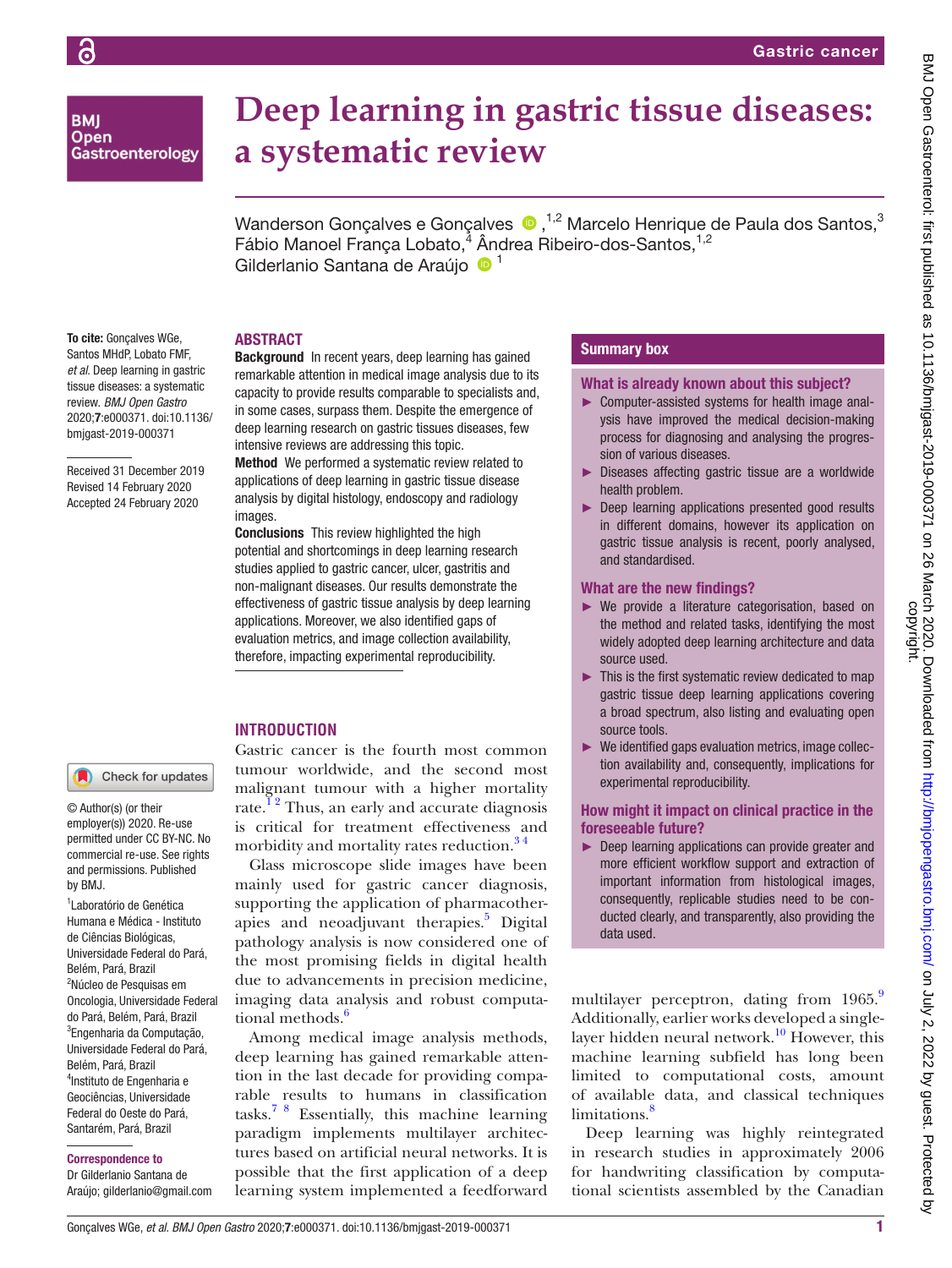Institute of Advanced Research,<sup>8</sup> and it has been applied in innumerable fields such as economics, $\frac{11}{12}$  healthcare,  $\frac{12}{12}$ environmental analysis, tracking land patterns changes in tropical forests, $13$  information security, network intrusion detection systems, $^{14}$  computational biology, molecular expression inference,<sup>15</sup> social networks, and online services recommendation.<sup>[16](#page-9-4)</sup>

In this way, some studies highlight the emerging role of deep learning in precision medicine, suggesting the expansion of its utility for future practice in histopathology.[17–19](#page-9-5) The potential of deep learning paradigm has been widely explored as a diagnostic assistance tool, mainly due to the constant improvements in hardware and in statistical inference methods, $2^{\circ}$  especially in the case of computer vision, $2^{1-23}$  which drives the life science community to use medical imaging.

Deep learning analysis showed superior accuracy over specialists in the classification of lung cancer as well as for melanoma by analysing prior computing tomography and skin photography, respectively. $24\overline{25}$ 

However, deep learning applications are not intended to replace professionals who are directly responsible for the diagnosis, but they provide a more efficient workflow for extracting important information from histology images and on detecting patterns that are implicit to the human eye. $2<sup>6</sup>$  In addition, these computational tools are important for providing a significant impact on cost and error reduction for healthcare, which maximises reliability and diagnostic quality. Despite the emergence of deep learning research in gastric tissues, there are few intensive reviews addressing publications on this topic. To the best of our knowledge, the available reviews are restricted to machine learning applications in gastrointestinal endoscopy problems and do not provide a general overview of the scenario of deep learning in gastric diseases.<sup>20 27</sup> Thus, the present study aims to reduce this gap by mapping, inspecting and discussing the literature content regarding the applications of deep learning methods based on gastric tissue medical images. To achieve our goal, we systematically structured and analysed data extracted from public deep learning studies to answer the following research questions:

- i. What deep learning applications have been reported gastric tissue diseases studies?
- ii. What deep learning architectures and models were used in studies involving gastric tissue image analysis?
- iii. How deep learning architectures and models have been evaluated?
- iv. Which aspects are lacking regarding transparency and reproducibility of deep learning applications?

#### **Methods**

We performed a systematic literature review of research studies regarding the application of deep learning in gastric tissue analysis. An overview of our systematic review process can be seen in [figure](#page-2-0) 1. We conducted this review based on the PICO mnemonic (Population, Intervention,

Context, Outcomes) to determine the review protocol. In this section, we describe the methods by which the works in our study were selected and analysed, pointing out the data sources and research strategies. The criteria adopted for studies inclusion and exclusion are also explained. Finally, we present how data extraction was performed.

#### **Data sources and search strategy**

Deep learning can be considered a quite new research topic. Thus, studies published at any time were included for data collection, as described in Section Inclusion and exclusion criteria.

The search terms were selected to find substantial number of papers that applied deep learning in gastric tissue. The search strategy consisted of automatic queries using a string comprised of two terms: 'deep learning' and 'gastric'. The data sources included PubMed, Institute of Electrical and Electronics Engineers (IEEE), Association for Computing Machinery (ACM), and Digital Bibliography Library Project (DBLP). The retrieved papers' titles and abstracts were analysed, and only those papers that met the inclusion criteria were further considered.

The titles and abstracts were individually analysed by two reviewers to be considered elected for the present study. After independent reviews regarding the inclusion and exclusion criteria, the reviewers agreed and were able to choose which papers would be considered in the study. Disagreements between reviewers were solved by consensus or, if necessary, a third reviewer was consulted.

# **Inclusion and exclusion criteria**

Published studies were selected based on the inclusion criteria, which are defined as follows:

- i. Papers that present the terms 'deep learning' and 'gastric';
- ii. Papers reporting the application of deep learning methods for gastric tissue analysis;
- iii. Full papers.

The protocol excluded articles that met at least one of these eight exclusion criteria:

- i. Publications written in a language other than English;
- ii. One-page publications (abstract works), posters, pre-sentences, procedures and scientific events programme;
- iii. Publications that do not consider deep learning algorithms applied to gastric tissue;
- iv. Theses, dissertations, and monographs;
- v. Literature reviews and surveys;
- vi. Tutorial slides;
- vii. Incomplete documents, drafts, presentation slides and extended summaries;
- viii. Duplicate publications by the same authors, with similar titles, abstracts, the results, or text. In this case, only one research study remained for analysis.

#### **Data extraction**

Data extraction was performed separately through the evaluation of full-text articles by two independent reviewers.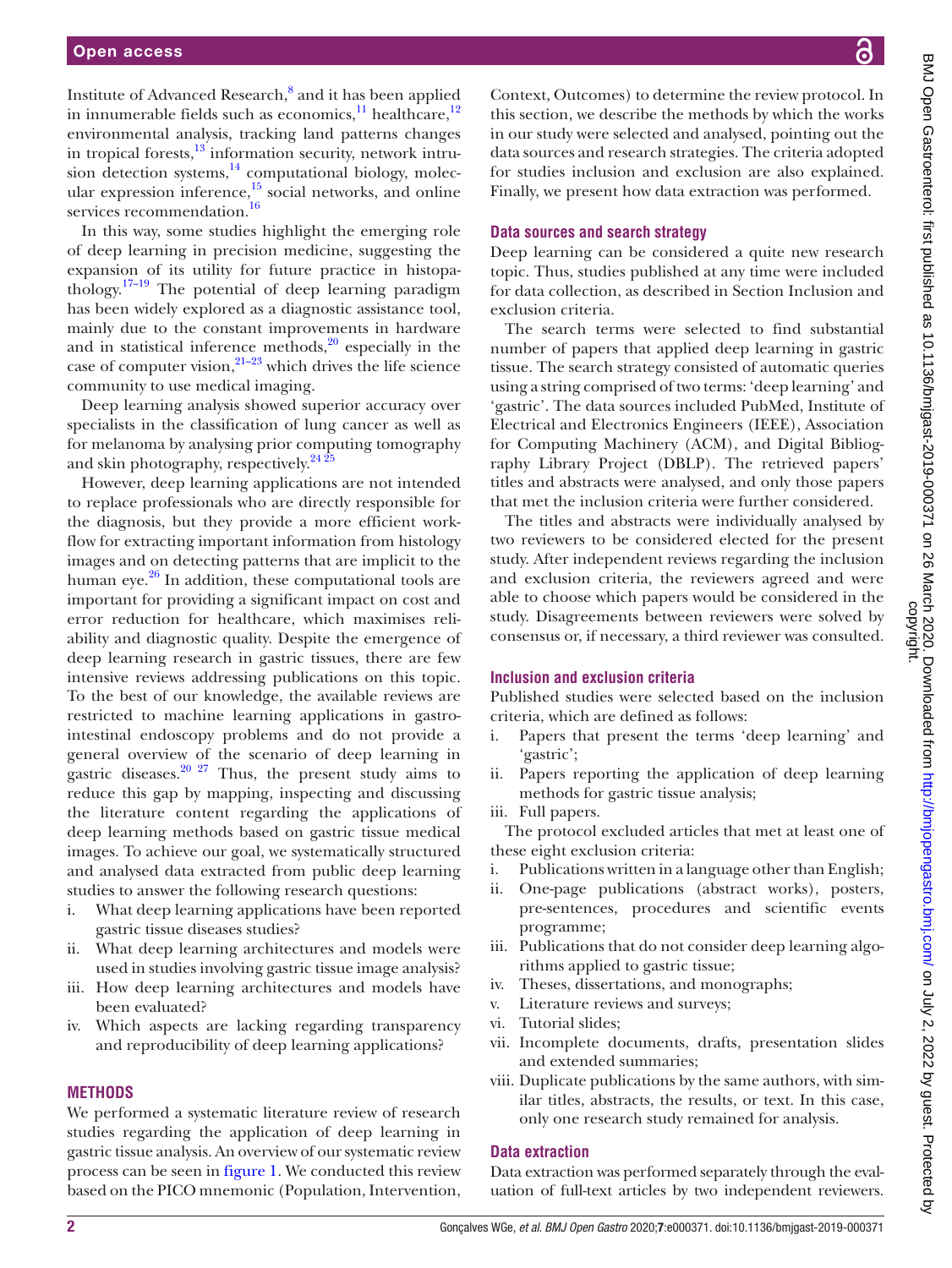

<span id="page-2-0"></span>Figure 1 An overview of our systematic review process. In the first and second layer the application of query strings and their respective databases, respectively. In the third layer, the quantitative output of papers and at last the total number of papers after performing inclusion and exclusion criteria. ACM,Association for Computing Machinery; DBLP, Digital Bibliography Library Project; IEEE, Institute of Electrical and Electronics Engineers; MeSH, Medical Subject Headings.

The features described in [table](#page-3-0) 1 were collected for each research study and were organised in a spreadsheet.

# **Results**

The queries returned 83 articles in total, of which 48 were found in PubMed, 18 in IEEE, 13 in ACM and 4 in DBLP. By applying the inclusion and exclusion criteria, 33 papers remained for data extraction. Six studies were found in duplicate. Three studies were duplicated in PubMed and IEEE, and three studies were duplicated in IEEE and DBLP (see [figure](#page-2-0) 1).

# **Descriptive information**

As mentioned before, deep learning methods have made a major impact in the field of medical informatics. In 2015, applications for medical imaging analysis exceeded the number of research studies compared with other subareas, such as bioinformatics, pervasive sensing, medical informatics, and public health, according to Google Scholar's publication statistics.<sup>28</sup>

# **Publication timeline**

The first study was published by Malon *et al*<sup>29</sup> in 2008 at the beginning of the deep learning techniques revival. The authors demonstrate how convolutional neural networks

can be combined with histological image analysis to achieve higher accuracies regarding breast and gastric cancer classification tasks. The problems were counting mitotic figures in the breast, recognising epithelial layers in the stomach, and detecting signet ring cells. This was possibly the first use of a deep learning system for analysing gastric tissue histological images. In particular, from 2018 to August 2019 (see [figure](#page-3-1) 2), we observed an increase in publications in deep learning associated with gastric tissue image data. This observed trend is possibly due to the interest of the scientific community in health areas and to the promising results of automatic diagnosis based on digital medical images.<sup>830</sup>

# **Geographical distribution of papers**

Papers are distributed in eight different countries in a non-uniform manner (see [figure](#page-3-2) 3). Most of the papers catalogued in this review, approximately 70%, are concentrated in East Asian countries, namely, Japan, China, and South Korea, with publication ratios of 30%, 27%, and 12%, respectively. This high interest from Asian research centre in deep learning associated with gastric diseases corroborates with Globocan data, $31$  where gastric cancer incidence rates are markedly high in Eastern Asia. The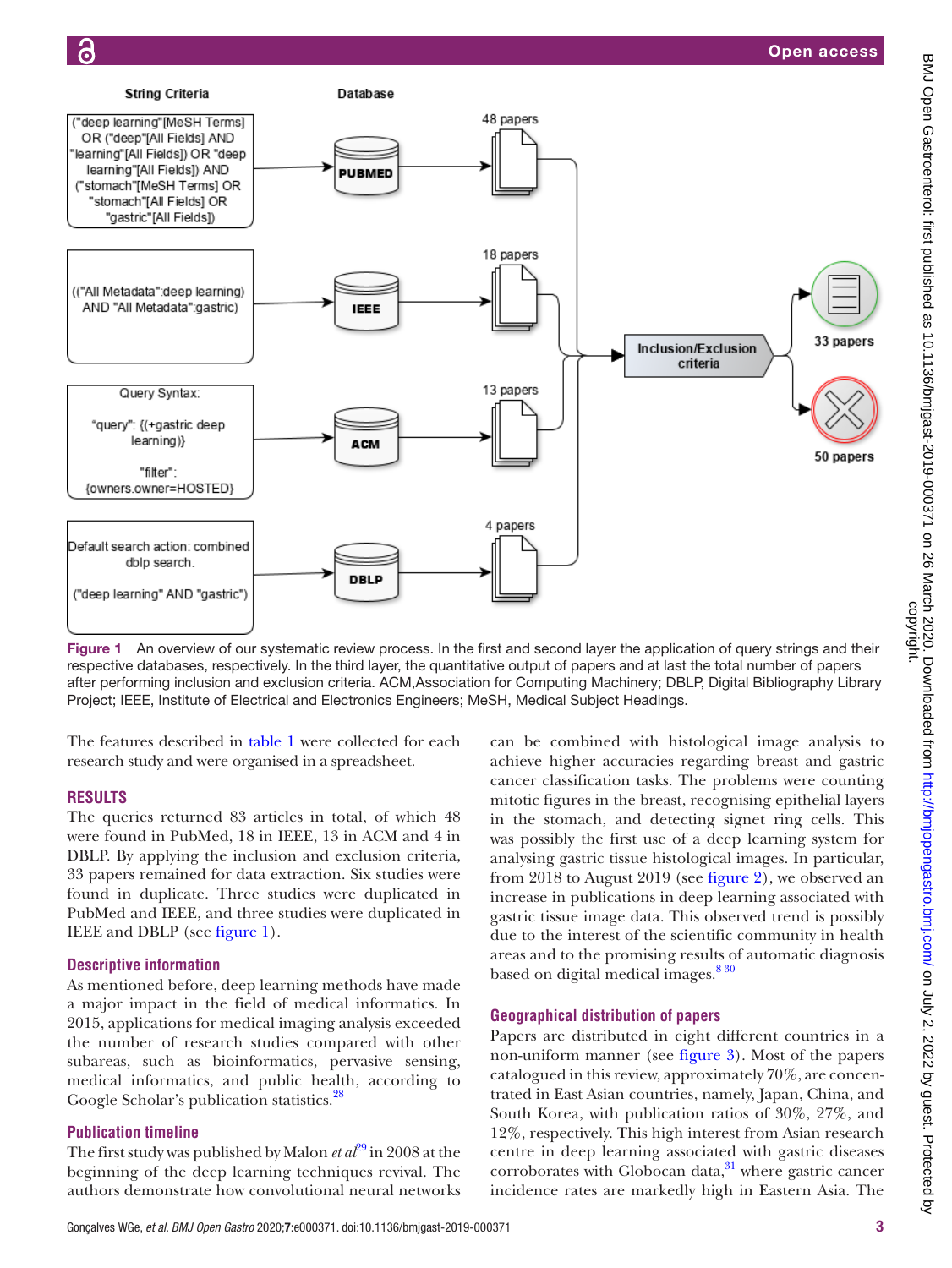<span id="page-3-0"></span>

| <b>Table 1</b><br>scrutiny         | Information extracted from the studies under                |
|------------------------------------|-------------------------------------------------------------|
| Data                               | <b>Description</b>                                          |
| Input data type                    | Initial data into the system                                |
| Data set                           | Information about the data set and its<br>availability      |
| <b>Title</b>                       | Title of the paper                                          |
| Year                               | Publication paper year                                      |
| Author                             | Authors of the paper                                        |
| Publisher journal or<br>conference | Where the paper was published                               |
| Network model                      | Deep learning model used in paper                           |
| Parameter                          | Parameters used in the deep learning<br>model(s)            |
| <b>Evaluation metric</b>           | Evaluation metrics adopted in the<br>paper                  |
| Software and library               | Software and libraries described in the<br>paper.           |
| Computational cost                 | Time or computational resources for<br>model compilation    |
| Ethics committee                   | Presence or absence of the ethics<br>committee in the paper |
| Research centre<br>location        | Country where the research was<br>performed                 |
| Main result                        | Main results of the paper                                   |
| Sample size                        | Sample size used in paper                                   |
| Application                        | The applications of the model in paper                      |

aforementioned countries with the most publications have the highest rates of gastric cancer in the world for both genders.<sup>32</sup> 33

# **Studies related to deep learning and gastric cancer**

Characteristics, such as methods and applications for all studies, are summarised in [table](#page-4-0) 2.

Out of 33 publications selected for analysis in this review, 15 articles related to histology, 11 were related to the application of deep learning to endoscopy images, immunohistochemistry or pathology images, and 5 publications applied deep learning methods to stomach X-ray



<span id="page-3-1"></span>**Figure 2** Number of papers over the years about deep learning applied to gastric tissue.



Figure 3 Global map presenting the distribution of deep learning papers associated with gastric tissue. The scale represents the number of papers per country, the redder more papers.

<span id="page-3-2"></span>images. One article used CT images using deep learning, and another did not use images in their studies. The proportions of the data sources can be seen in [figure](#page-5-0) 4.

There are few studies with direct application in gastric cancer, either for classification, detection or segmentation. Tumour heterogeneity between individuals and the difficulty of finding large databases of annotated medical images is a challenge for researchers. However, most studies addressed progress analysis of developing gastric cancer, such as classification and detection of gastritis,<sup>[34–37](#page-9-14)</sup> *Helicobacter pylori*,<sup>[38–40](#page-9-15)</sup> gastric neoplasms<sup>41</sup> and gastric ulcers<sup>[42 43](#page-9-17)</sup>

Two of the papers were restricted reviews regarding only images of endoscopy and addressed the effects of artificial intelligence on gastroenterology, and both were not included in the final database. Also, both reviews addressed challenges in the development of computeraided diagnostic systems.<sup>2027</sup>

Our review is distinguished regarding analysis of four different databases, specific to computing and healthcare, involving all research studies related to deep learning and gastric tissue with no time limitation.

# **Most used models**

As mentioned in the previous section, we found that deep learning models were built under training with histological (45%) or endoscopic (33%) images (see [figure](#page-5-0) 4). The convolutional neural network (CNN) is a widely used and state-of-the-art model. Approximately 76% of articles proposed applications of CNN for the diagnosis of gastric cancer or the detection of lesions in gastric tissue. This is a noteworthy consequence of CNN performance over other traditional machine learning methods that require human expertise for feature extraction.<sup>44</sup> CNNs are neural networks inspired by the process of human vision, in which the stimulus for image recognition is made by means of a region without considering a single point (pixel); that is, the spatial structure of the images and the dependence among their neighbours are considered. The CNN model belongs to the feedforward network class, in which the feed stream only follows one direction.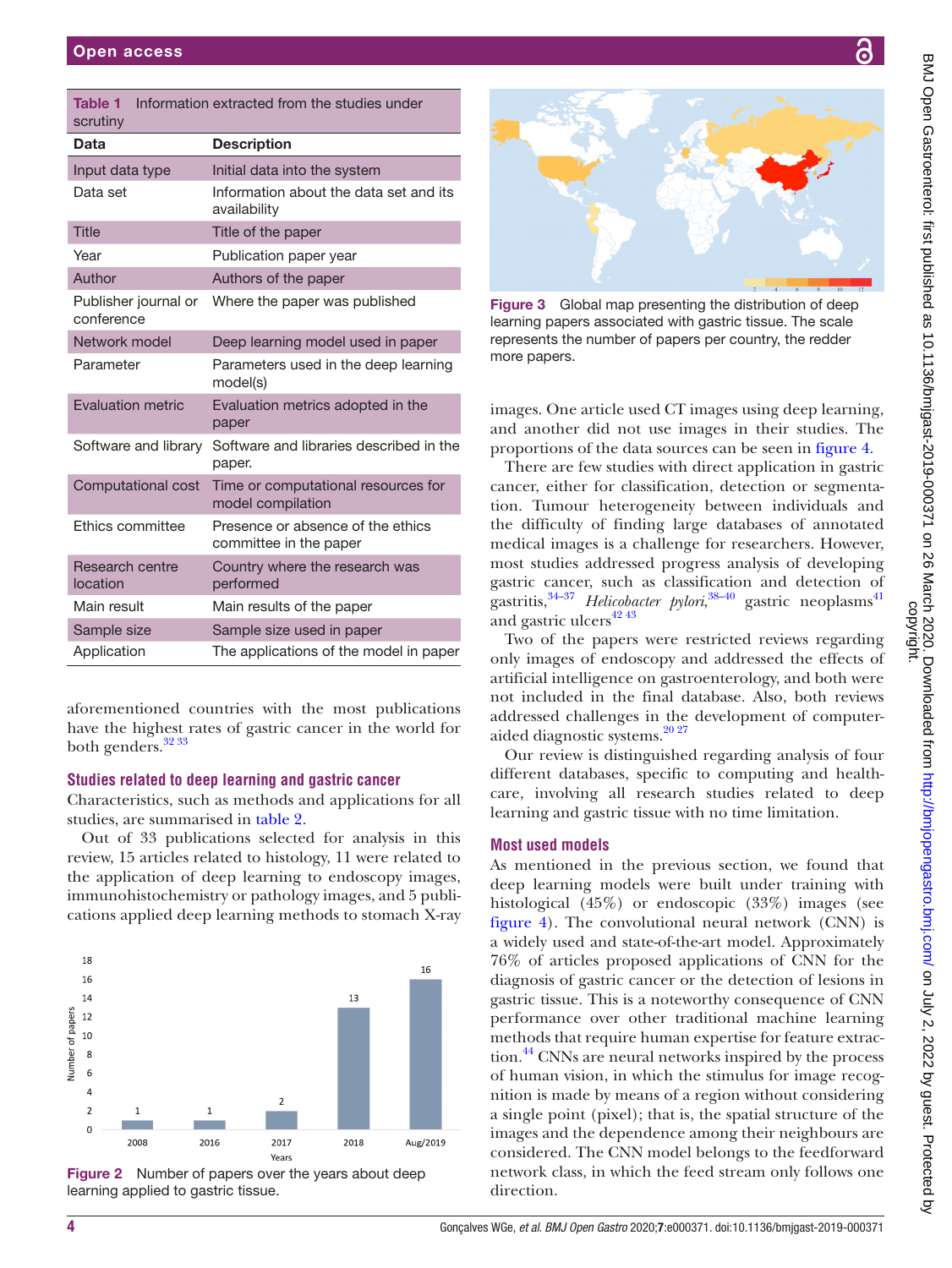<span id="page-4-0"></span>

| <b>Table 2</b> Summary of the different deep learning methods by applications in gastric problems |                              |                                                                                                                |           |
|---------------------------------------------------------------------------------------------------|------------------------------|----------------------------------------------------------------------------------------------------------------|-----------|
| <b>Based method</b>                                                                               | Task                         | <b>Application</b>                                                                                             | Reference |
| Convolutional neural network                                                                      | Classification               | Benign or malign of stomach biopsy specimens                                                                   | 79        |
|                                                                                                   |                              | Benign or malignant images                                                                                     | 58        |
|                                                                                                   |                              | Gastric cancer or non-cancer                                                                                   | 32        |
|                                                                                                   |                              |                                                                                                                | 64        |
|                                                                                                   |                              | Gastritis or non-gastritis                                                                                     | 34        |
|                                                                                                   |                              | Helicobacter pylori-positive or helicobacter pylori-negative                                                   | 38        |
|                                                                                                   |                              |                                                                                                                | 39        |
|                                                                                                   |                              | Helicobacter pylori-related gastritis, reactive gastropathy and<br>histologically normal gastric mucosa        | 40        |
|                                                                                                   |                              | Neoplasm or non-neoplasm                                                                                       | 80        |
|                                                                                                   |                              | Normal gastric images or early gastric cancer images                                                           | 60        |
|                                                                                                   |                              | Normal or abnormal gastric slow wave                                                                           | 61        |
|                                                                                                   |                              | With and without histology-proven atrophic gastritis                                                           | 35        |
| Convolutional neural network and                                                                  |                              | Benign ulcer and gastric cancer                                                                                | 42        |
| residual neural network                                                                           |                              | Early gastric cancer,<br>advanced gastric cancer, high grade dysplasia,<br>low grade dysplasia or non-neoplasm | 41        |
| Convolutional neural network with<br>deep generalised multi-instance<br>learning                  |                              | Differentiation degree (poorly and well/moderately) and<br>lauren type (intestinal, diffuse and mixed)         | 81        |
| Convolutional neural network and<br>deep reinforcement learning                                   |                              | <b>Gastric sites</b>                                                                                           | 62        |
| Residual neural network                                                                           |                              | Gastric cancer type (intestinal type or diffuse type)                                                          | 52        |
|                                                                                                   |                              | Microsatellite instable or microsatellite stability                                                            | 53        |
| Recurrent neural network                                                                          |                              | Live or dead probability                                                                                       | 51        |
| Convolutional neural network                                                                      | Classification/<br>detection | Benign or malignant gastric ulcer/gastric ulcer                                                                | 43        |
|                                                                                                   |                              | HER2+ tumour, HER2 tumour or non-tumour/necrosis detection                                                     | 5         |
|                                                                                                   | Detection                    | Gastric cancer                                                                                                 | 65        |
|                                                                                                   |                              | Gastritis or non-gastritis                                                                                     | 36        |
|                                                                                                   |                              |                                                                                                                | 37        |
|                                                                                                   |                              | Lymphocyte or non-lymphocyte                                                                                   | 66        |
|                                                                                                   |                              | Normal mucosa, non-cancerous pathology, cancer                                                                 | 63        |
|                                                                                                   |                              | Signet ring cell cancer                                                                                        | 29        |
|                                                                                                   |                              | Signet-ring cell carcinoma component intramucosal or advanced                                                  | 82        |
|                                                                                                   |                              | Gastric ulcer                                                                                                  | 43        |
|                                                                                                   |                              | Necrosis detection                                                                                             | 5         |
| Generative adversarial network                                                                    | Generation                   | Gastritis image generation                                                                                     | 56        |
|                                                                                                   |                              |                                                                                                                | 57        |
| Residual neural network                                                                           | Segmentation                 | Gastric cancer                                                                                                 | 54        |
| Fully convolutional network                                                                       |                              | Gastric tumour                                                                                                 | 48        |
|                                                                                                   |                              | Recognise small cancerous tissues                                                                              | 49        |

The CNN layers are divided into input, feature extraction, activation and classification, which precedes the output layer. A graphical CNN model structure can be seen in [figure](#page-5-1) 5.

The input layer sets the original images of the problem to be solved on the neural network. The next step is to insert feature layers, which correspond to convolutional and grouping layers (or subsampling), both working

together using kernels or spatial filters and extracting important features.

The activation function makes the non-linear transformation in the input data, making it able to learn and perform more complex tasks. In this way, each layer becomes a specialist in identifying essential image features, such as colours, contours, curves, formats, and others that depend on the image application domain.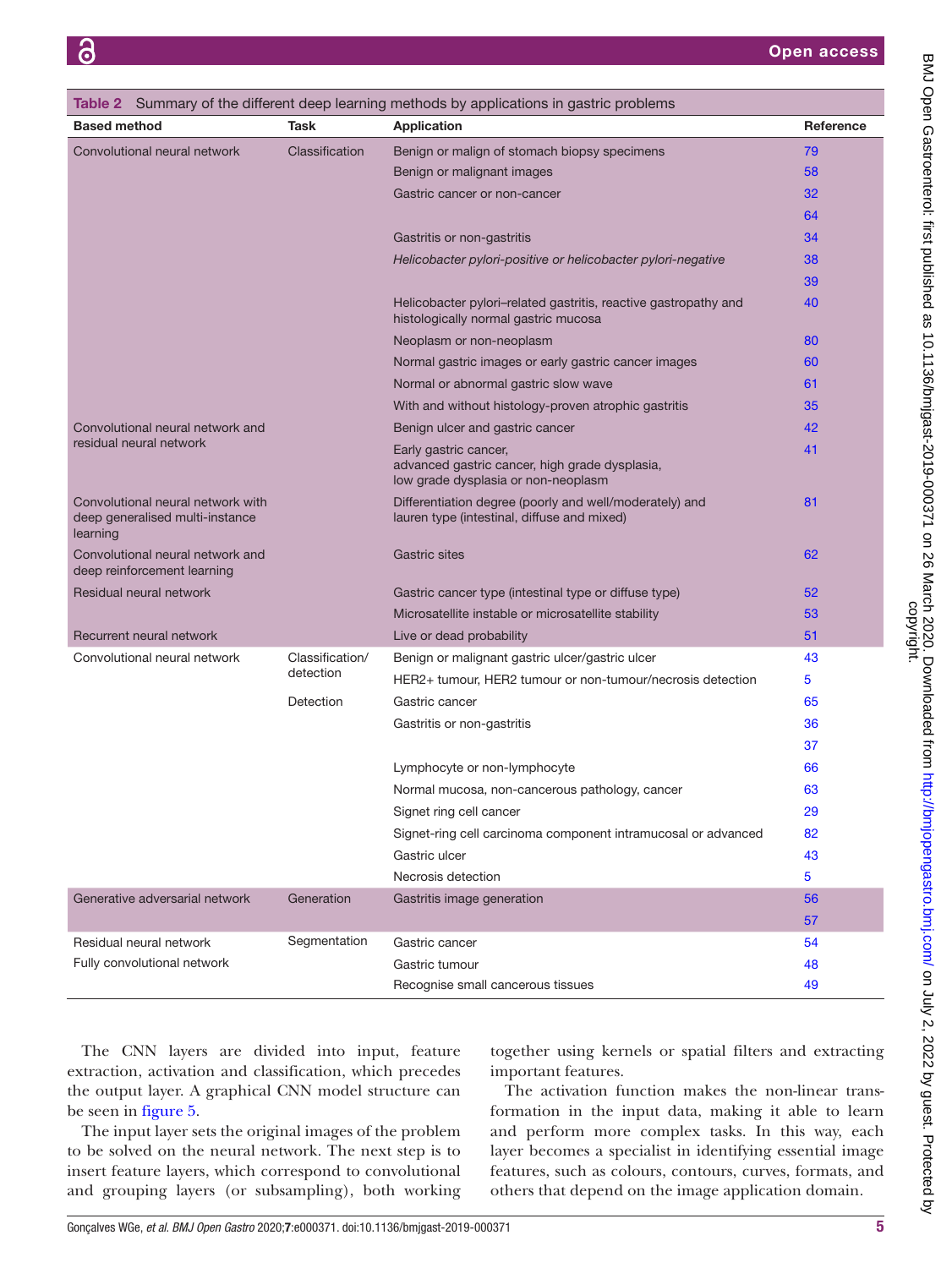

<span id="page-5-0"></span>Figure 4 Number of publications by image data type.

The convolutional kernel values are learnt by the network in the training phase using the backpropagation algorithm.[45](#page-9-38) This process generates known activation maps, which are produced by each layer and aid in the resource extraction process. Since the pooling filters do not have defined values, they are used as a logical operation to reduce the processing load of the network. These filters produce another image (matrix of pixels) with smaller dimensions than the previous filter, which can extract the maximum, average or minimum value of a pixel inside the filter that will be applied in the image.

After each layer, the original image dimensions are reduced within the network; these images are used to feed a neural network, usually a multilayer perceptron, to perform the classification of calculated resources in the previous layers.

In this way, a CNN can adjust the image data set by reducing parameters and reusing weights, enabling the successful capture of spatial and temporal image depen-dencies by applying relevant filters.<sup>[46](#page-9-39)</sup>

Other approaches used were fully connected networks  $(FCNs)$ <sup>47</sup> with two applications: segmentation of gastric tumours and gastric cancer; $\frac{4849}{9}$  recurrent neural networks  $(RNNs)$ <sup>[50](#page-9-41)</sup> with one application: predicting survival rate after gastric surgery;  $51$  deep residual networks<sup>22</sup> with three applications: prediction of microsatellite instability in the gastrointestinal cancer, gastric cancer segmentation, and classification of gastric cancer type (intestinal and diffuse type); $52-54$  and generative adversarial networks<sup>55</sup> with

one application: generation of synthetic and anonymous images of gastritis. $56\,57$ 

# **Heterogeneity on deep learning model parameters**

The prediction task of tumour (malignant or nonmalignant) are the most abundant in literature, followed by detection and segmentation tasks (see [table](#page-4-0) 2). More than 80% of the papers use convolutional neural networks with hyperparameter adjustments, and better model performance were achieved by combining with other algorithms.

Real-world applications, especially in the medical field, often result in a deficit of training data, mainly due to difficulties in obtaining well-annotated data.<sup>34</sup> <sup>35</sup> <sup>52</sup> <sup>56-59</sup> This fact impacts model training and consequently, model reconstruction. Most studies applied alternative methods such as transfer learning, secondary training and fine-tuning to overcome the lack of insufficiency of image samples.<sup>35 38 39 41-43 52 53 58 60-63</sup>

Transfer learning allows a new classification task to be performed on a pre-trained model. $52\frac{59}{2}$  This method can make it possible to train a neural network and perform a classification task on a very small data set. Therefore, it is possible to perform secondary training or fine-tune the weights learnt from new data sets.<sup>61</sup>

Secondary training consists freezing low-specificity weights from initial subset of layers from the neural network, while subsequent layers remain for data training. Then, new data are used to adjust and model fine-tune with high-specificity weights. $^{61}$  Fine-tuning is the process of adjusting the parameters of the entire neural network to adjust the model for different applications. $37$ 

Nakashima *et al*<sup>[39](#page-9-20)</sup> used GoogleNet fine-tuning to diagnose *Helicobacter pylori* infection (*H*. *pylori*) and showed a promising diagnostic model with area under the curve (AUC) of 0.96 and 0.95. The authors used a pre-trained CNN model, trained with 1.2million general images of the The ImageNet Large Scale Visual Recognition Challenge (ILSVRC) 2014 classification challenge, and 2000 training endoscopic images, including image rotation magnification. The images were bright blue and linked colour image laser image data.

<span id="page-5-1"></span>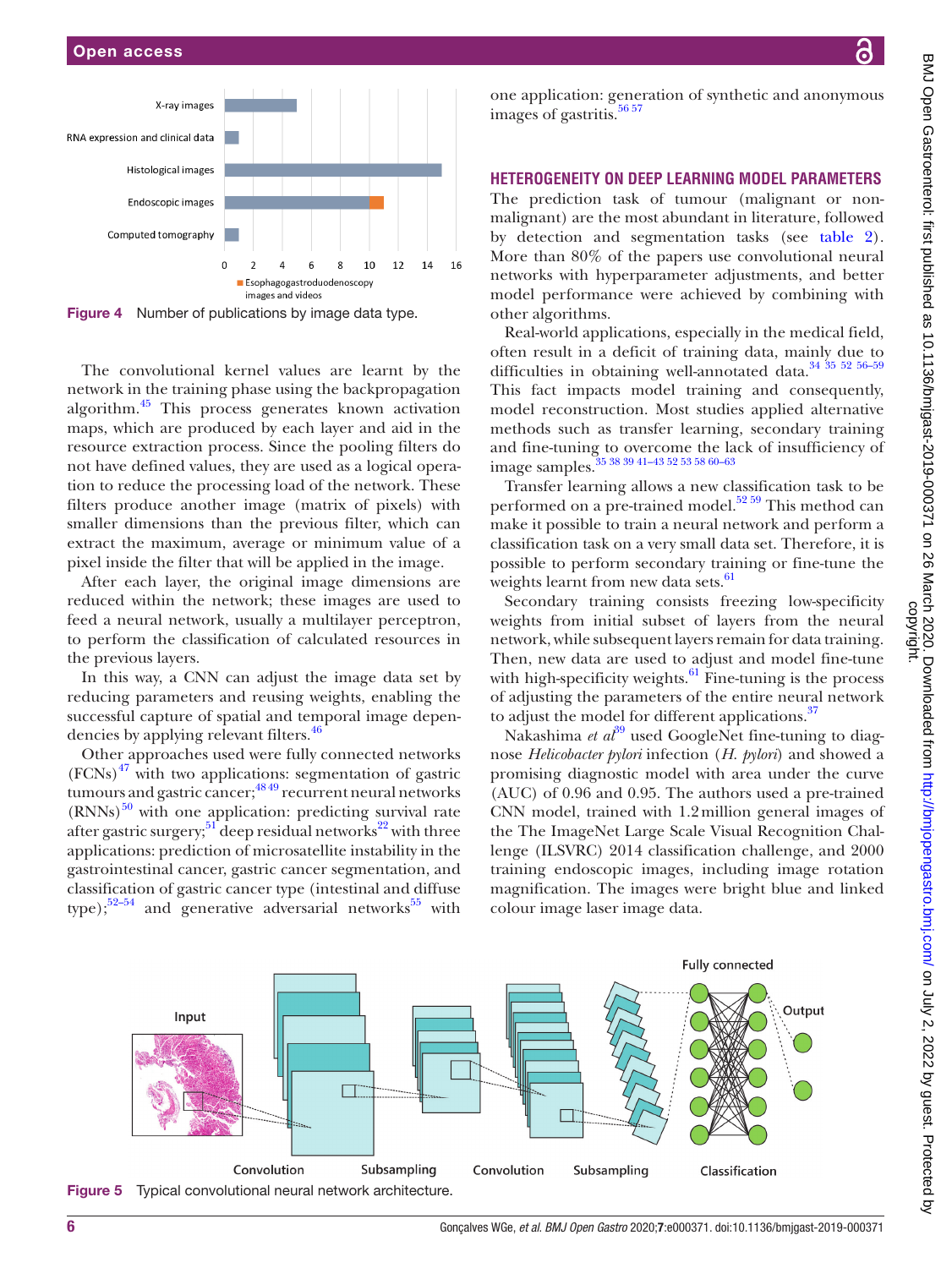Lee *et al*<sup>42</sup> proposed detecting malignancies of gastric endoscopic images using deep learning by transfer learning. The authors used a data set consisting of 200 normal cases, 367 cancers and 220 ulcers, and applied the pre-trained ResNet and VGGNet models to ImageNet. A binary classification model, considering normal samples versus cancer cases and normal versus ulcers, resulted in accuracy above 90%. The case of ulcer versus cancer classification resulted in a lower accuracy of 77.1%. According to the authors, this result was possibly due to the smaller difference in image appearance when compared with a normal case.

Lee *et*  $a\bar{b}$ <sup>1</sup> developed a deep learning-based model to predict survival rate after surgery. Although most studies used images as input data, Lee  $et \, a\tilde{b}^1$  adopts clinical data to feed the deep neural network. The authors proposed a network based on a RNN called a survival recurrent network. This model uses time-sequential data only in the training step, and on being trained, it receives the initial data from the first visit and then sequentially predicts the outcome at each time point until it reaches 5years. Training data were obtained from patients with gastric cancer by including all available clinical and pathological information and treatment regimens.

We also found a gastritis detection study in doublecontrast upper gastrointestinal barium X-ray radiography images with sensitivity, specificity, and harmonic mean equal to  $0.962$ ,  $0.983$ , and  $0.972$ , respectively,  $36$  and one automatic segmentation study in histopathological images of gastric cancer. A neural network architecture combined with a new algorithm, known as overlap region prediction, resulted in an intersection over union coefficient of 0.883 and an average accuracy of 91.09% in the data set.<sup>[49](#page-9-37)</sup>

Among the new deep learning network, GastricNet $^{64}$  $^{64}$  $^{64}$  is a deep learning-based framework for gastric cancer detection. The GastricNet adopts different architectures for superficial and deep layers. This network showed superior results when compared with the model proposed by Liu *et al*. [32](#page-9-13) GastricNet achieved average classification accuracy of 100% based on image slices.

For automatic segmentation, GT-Net were proposed by Li  $et \text{ } at^{48}$  $et \text{ } at^{48}$  $et \text{ } at^{48}$  that is constructed under the BOT gastric slice data set, also used in both GastricNet<sup>64</sup> and Liu *et al.*<sup>[32](#page-9-13)</sup> GT-Net adopts different architectures for shallow and deep layers, multiscale module, characteristics pyramid and upsampling convolutional module to improve the extraction of resources. GT-Net performed better than next-generation networks such as FCN-8s and Unet, achieving a new F1-score of 90.88% and state-of-the-art gastric tumour segmentation.[48](#page-9-36)

Malignancy detection was conducted by Hirasawa *et al*, [65](#page-10-4) which proposed a CNN based on the single-shot multibox detector architecture, by training the model with 13584 endoscopic images of gastric cancer. CNN were evaluated with 2296 test images in 47s and correctly diagnosed 71 of 77 gastric cancer lesions with an overall sensitivity of 92.2%. Approximately 161 non-cancerous

lesions were detected as gastric cancer, resulting in a positive predictive value of 30.6%. Exactly 70/71 lesions with a diameter of 6mm or more, as well as all invasive cancers were correctly detected. An important detail in this work is that single-shot multibox detector did not have changes in its original algorithm, evidencing a high potential of CNN models in different database types.

For automatic detection both CNN and RNN have been proposed. CNN model for automatic lymphocyte detection were constructed under immunohistochemical images of gastric cancer and achieved a precision of 96.88% regarding test sets.<sup>[66](#page-10-5)</sup> In other way, Liu *et al*<sup>[52](#page-9-26)</sup> demonstrated a RNN for automatic detection of intestinal or diffuse gastric cancer by using gastric pathology images, with an F1-score of 96%.

In summary, a high potential for deep learning applications was observed associated with endoscopic, histological and X-ray images of gastric tissue combined with transfer learning, in contrast to traditional classification or detection algorithms.

## **Model evaluation**

Model evaluation is a mandatory step in machine learning-based applications. Commonly, a model is trained and tested with distinct samples, and evaluation metrics are extracted for performance analysis. Accuracy is the predominant metric in selected studies. Although widely used, accuracy is not enough to model evalution. Global accuracy may be predisposed to bias in training or test data, thus producing non-generalised models. In this way, other evaluation metrics are combined for a solid decision regarding the proposed model. To fill this gap, other metrics have been combined, such as recall, precision, sensitivity, F1 score, receiver operating characteristic and AUC curve analyses.

Additionally, both mean intersection over union (IoU) and average classification accuracy (ACA) have been applied for evaluation analysis. $^{4964}$  IoU is a performance measure commonly used in image segmentation. Basically, the IoU is defined as the size of the intersection divided by the union of the two image regions<sup>67</sup> and represents the similarity between a predicted region and a true region related to an object. Additionally, ACA is the overall correct classification rate of all the testing images.<sup>64</sup>

#### **Open source tools and their applications**

Several ready-made and optimised tools for deep learning project development are currently available in a variety of programming languages. Such solutions are mostly open source and have contributed significantly to the growing popularity of machine learning methods. Based on GitHub activity, among the most popular software and libraries, the most used in 2018 were TensorFlow, <sup>68</sup> followed by Keras,<sup>69</sup> PyTorch,<sup>70</sup> Caffe,<sup>71</sup> and Theano<sup>72</sup> (see [figure](#page-7-0) 6).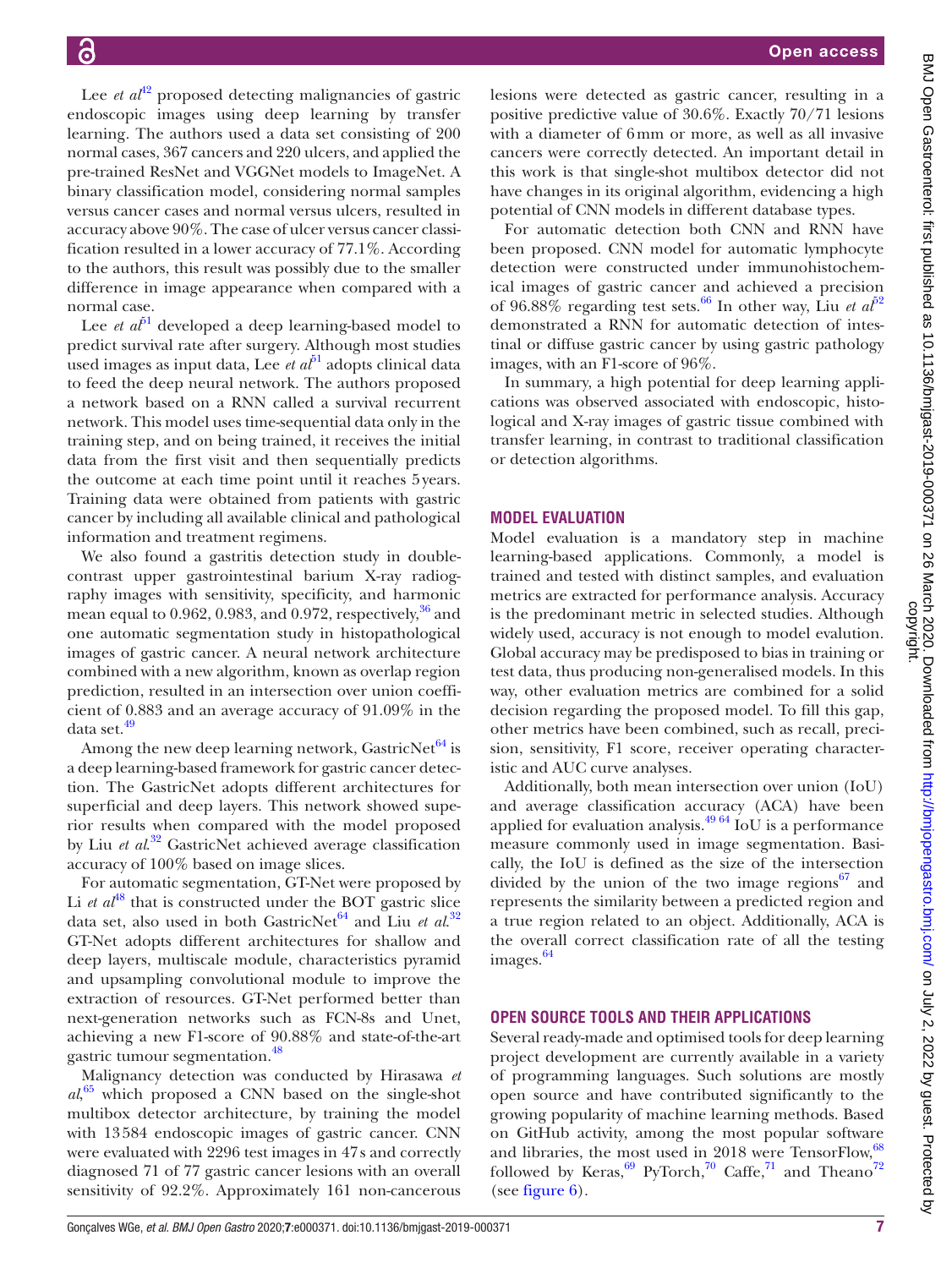#### Open access

#### **Github Activity**



<span id="page-7-0"></span>Figure 6 The most popular libraries used in 2018.

In this review, we found that 13 papers did not report their libraries (see [figure](#page-7-1) 7). Keras were used in eight studies, Caffe were applied in six studies, TensorFlow were used in five, and PyTorch had one application. In addition, Theano was not applied directly in any article.

Below is a brief commentary about the five most popular libraries in 2018 and their main areas of application.

- 1. **TensorFlow**. Developed by researchers and developers of the Google Brain team; it has pre-written codes for many of the complex deep learning models and has applicability mainly in textual data such as language detection, text summary and image recognition such as image caption, recognition and object detection, and sound recognition, time series analysis and video analysis.
- 2. **Keras**. Written in Python, it can work with TensorFlow, Microsoft Cognitive Toolkit, Theano or PlaidML as the back end. Its main focus is its ease of use, it is modular and extensible and has well-known models of highperformance famous networks such as VGG16 and VGG19, $^{73}$  InceptionV3, $^{74}$  among others; therefore, it is more useful for learning transfer tasks.
- 3. **PyTorch**. Elaborated by Facebook, it is more focussed on the area of academic research because it is more transparent and flexible. It is useful mainly in tasks with images (detection, classification, among others), text processing and learning by reinforcement.

<span id="page-7-1"></span>

- BMJ Open Gastroenterol: first published as 10.1136/bmigast-2019-000371 on 26 March 2020. Downloaded from http://bmjopengastro.bmj.com/ on July 2, 2022 by guest. Protected by<br>copyright. BMJ Open Gastroenterol: first published as 10.1136/bmjgast-2019-000371 on 26 March 2020. Downloaded from <http://bmjopengastro.bmj.com/> on July 2, 2022 by guest. Protected by
- 4. **Caffe**. Facing the image processing field and therefore focussed on computer vision, it has a high processing speed compared with other solutions in imaging applications. It is basically applied in simple regression, large-scale classification of images, Siamese networks for image similarity, and speech and robotic applications.
- 5. **Theano**. It is one of the oldest and most stable libraries available and low level, with applications in the most varied problems, such as image classification, object detection, chatbots, automatic translation, reinforcement agents or generator models.

A study conducted in 2016 on the performance of the most popular frameworks at the time, with the exception of Keras, can be found in more detail in.<sup>75</sup> In addition, a more complete list of frameworks can be found at [\(http://deeplearning.net/software\\_links/\)](http://deeplearning.net/software_links/). In the case of programming languages, a variety of them can be used to solve machine learning problems, but some have greater applicability due to the optimisation of algorithms in regard to computational performance issues, such as memory management and the use of processors, as well as the ease of syntax that becomes an advantage.

#### **The lack of model reproducibility**

Transparency and reproducibility are two important aspects of all research medical studies, $^{76}$  moreover, both aspects have been neglected. The scientific process comprises not only a research paper as a product, but it must also be composed of technical documents, as well as scripts, and public and private databases might be accessible and clearly documented to provide an easy reproduction of results.

Most research teams build their own image collections, and a low number, less than 18%, of research studies constructed deep-learning models with public data. Most research studies restricted the use of their own data, being that only two databases could be accessed.

References or links were not provided, producing a gap for reproducibility and transparency in medical imaging studies. It is important to emphasise that accessible image collections have fundamental importance for the improvement of transparent models, allowing the reproducibility of the experiments. It is worth noting that the growth of deep learning applications requires a large volume and reliable image collections, and the construction of this mass of data allows to perform comparative model studies.

In addition to the lack of data sharing, there is a deficiency in most of the works regarding computational cost and hardware specifications, as well as libraries that were not reported by the aforementioned papers. For reproducibility, we indicate that studies in deep learning must report all model parameters, mainly regarding training, model test and evaluation.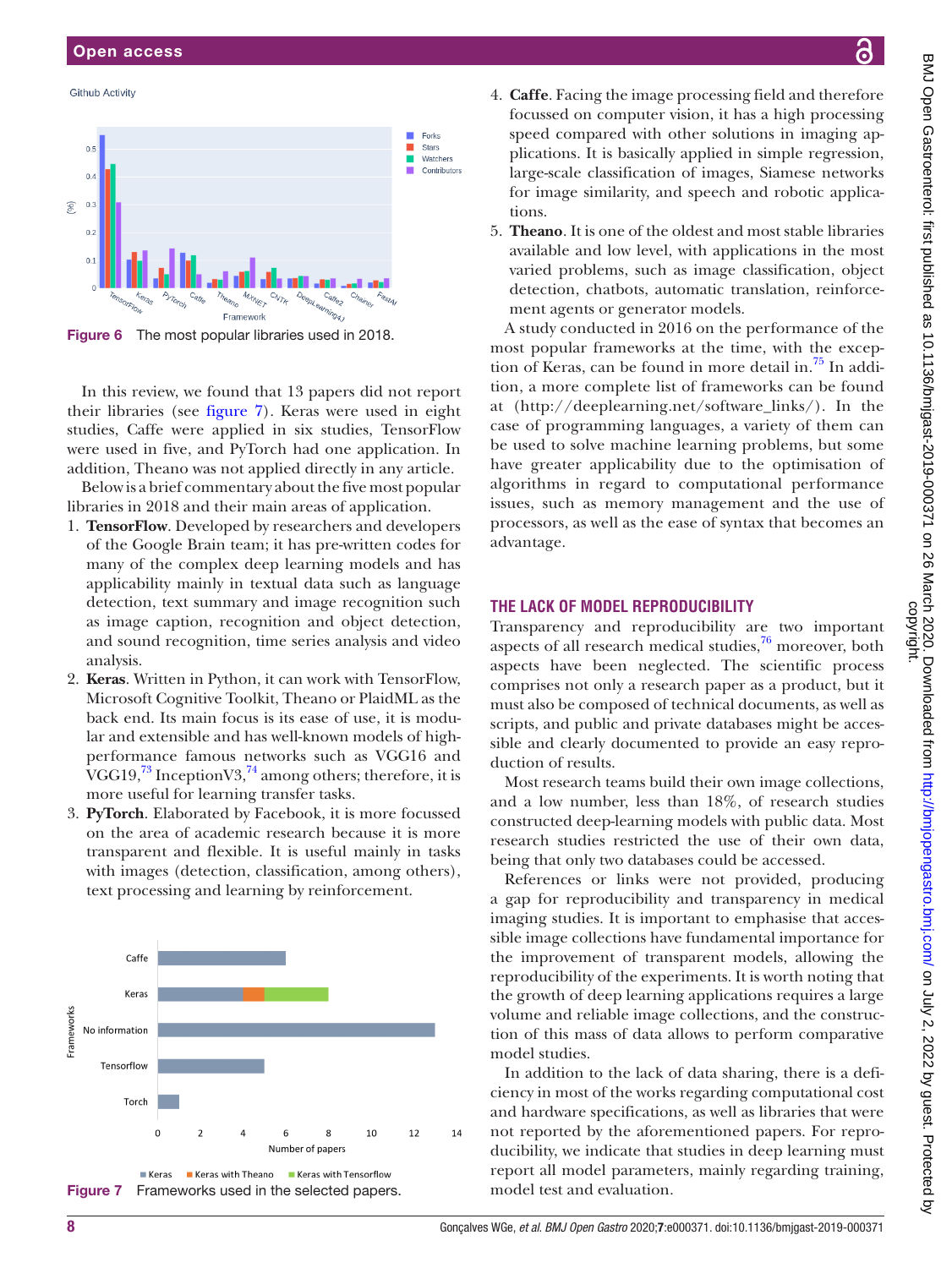## **Conclusion**

The development of tools capable of leading to an accurate and efficient diagnosis based on artificial intelligence has been pursued in recent years. With the wide availability of graphical processing units, medical researchers are using machine learning approaches and have been achieving exciting results. Thus, we observed a marked increase in the number of publications related to deep learning applied to the gastric tissue in the last year.

The US Food and Drug Administration (FDA) published a discussion document that proposes a regulatory framework for modifications to software based on artificial intelligence/machine learning (AI/ML) as a medical device  $(SaMD).^{77}$  The recent advances and developments in software based on artificial intelligence will imply methodological requirements that can provide safety, quality and efficiency of AI-based software as a final product to the patient. The document explores the proposal for a new regulatory approach to the total product life cycle, to promote a rapid cycle of continuous product improvements. Thus, it directs manufacturers to be constantly vigilant in the maintenance, safety, and effectiveness of their SaMD.

Two AI-based medical devices have already been approved by the FDA. One, the IDx-DR analyses images of the retina to detect diabetic retinopathy and the other, called Viz.AI analyses images in search of indicators of stroke.[78](#page-10-18) Both algorithms are categorised as 'blocked algorithms'. These algorithms are not modified each time they are used and improvements are made over periods, using specific training data and an evaluation process that allows the product to function fully.

The performance of these 'blocked' medical devices is essential for decision-making and the choice of accurate and reliable diagnostics. However, it is a difficult task to evaluate the performance of products that learn and evolve on their own whenever they are presented with new real-world data. Applications with promising results are being developed for gastric disease diagnostics and in other domains of health. In this way, the FDA asks for effective, safe and reliable forms of regulation of these adaptable systems so that they can enter the market more quickly and improve medical care for the patient.

Deep learning applications have been reported for analyses of endoscopy, histology, immunohistochemistry or pathology, stomach X-ray, and CT images. Some studies have addressed classification or detection task in gastric cancer. Most of the papers addressed classification or detection of gastritis, *H. pylori*, gastric neoplasms, and gastric ulcers.

For real-world applications, especially in the medical field, there is often a shortage of training image collections sufficiently necessary for model reconstruction, mainly due to difficulties in obtaining well-annotated data. Thus, one of the most commonly used methods in the analysed works was transfer learning, secondary training, and fine-tuning, as well as comparison with the results of self-designed networks.

Additionally, as presented above, insufficient evaluation metrics are being used, and data sets vary widely. Also, there is a shortcoming in most work regarding computational costs, hardware specifications, and applied libraries. Data sets should be used with as many evaluation metrics as possible to allow fair comparisons. Therefore, while the results of studies have the potential for deep learning associated with various types of gastric tissue images, further studies may need to be clearly and transparently performed, with database availability and reproducibility, to develop applicable tools that assist health professionals.

Acknowledgements We would like to thank reviewers Rede de Pesquisa em Genômica Populacional Humana/Coordenação de Aperfeiçoamento de Pessoal de Nível Superior – CAPES (Bio. Computacional, No. 3381/2013); Conselho Nacional de Desenvolvimento Científico e Tecnológico – CNPq.

Contributors WGG, MHPS and GSA wrote the paper. WGG and GSA designed the research. WGG and MHPS collected the data. WGG, MHPS and GSA analysed the data. FL and ARS reviewed the paper. WGG, MHPS, FL, ARS and GSA agree with manuscript results and conclusions.

Funding Fundação Amazônia Paraense de Amparo à Pesquisa – FAPESPA (No. 008/2017) and PROPESP/UFPA for the financial support and scholarships.

Competing interests None declared.

Patient consent for publication Not required.

Provenance and peer review Not commissioned; externally peer reviewed.

Data availability statement All data relevant to the study are included in the article.

Open access This is an open access article distributed in accordance with the Creative Commons Attribution Non Commercial (CC BY-NC 4.0) license, which permits others to distribute, remix, adapt, build upon this work non-commercially, and license their derivative works on different terms, provided the original work is properly cited, appropriate credit is given, any changes made indicated, and the use is non-commercial. See:<http://creativecommons.org/licenses/by-nc/4.0/>.

#### ORCID iDs

Wanderson Gonçalves e Gonçalves <http://orcid.org/0000-0003-0918-1728> Gilderlanio Santana de Araújo<http://orcid.org/0000-0001-9199-9419>

#### **REFERENCES**

- <span id="page-8-0"></span>1 Van Cutsem E, Sagaert X, Topal B, *et al*. Gastric cancer. *[The Lancet](http://dx.doi.org/10.1016/S0140-6736(16)30354-3)* 2016;388:2654–64.
- 2 Jemal A, Bray F, Center MM, *et al*. Global cancer statistics. *[CA](http://dx.doi.org/10.3322/caac.20107)  [Cancer J Clin](http://dx.doi.org/10.3322/caac.20107)* 2011;61:69–90.
- <span id="page-8-1"></span>3 Takahashi T, Saikawa Y, Kitagawa Y. Gastric cancer: current status of diagnosis and treatment. *[Cancers](http://dx.doi.org/10.3390/cancers5010048)* 2013;5:48–63.
- 4 Yada T, Yokoi C, Uemura N. The current state of diagnosis and treatment for early gastric cancer. *[Diagn Ther Endosc](http://dx.doi.org/10.1155/2013/241320)* 2013;2013:1–9.
- <span id="page-8-2"></span>5 Sharma H, Zerbe N, Klempert I, *et al*. Deep convolutional neural networks for automatic classification of gastric carcinoma using whole slide images in digital histopathology. *[Comput Med Imaging](http://dx.doi.org/10.1016/j.compmedimag.2017.06.001)  [Graph](http://dx.doi.org/10.1016/j.compmedimag.2017.06.001)* 2017;61:2–13.
- <span id="page-8-3"></span>6 Bui MM, Asa SL, Pantanowitz L, *et al*. Manning, digital and computational pathology: bring the future into focus. *J Pathol Inform* 2019;10:10.
- <span id="page-8-4"></span>7 Hecht-Nielsen R. Theory of the backpropagation neural network. In: *Neural networks for perception*. Elsevier, 1992: 65–93.
- <span id="page-8-7"></span>8 LeCun Y, Bengio Y, Hinton G. Deep learning. *[Nature](http://dx.doi.org/10.1038/nature14539)* 2015;521:436–44.
- <span id="page-8-5"></span>Ivakhnenko A, Lapa VG. Cybernetic predicting devices, CCM information Corporation 1965.
- <span id="page-8-6"></span>10 Schmidhuber J. Deep learning in neural networks: an overview. *[Neural Netw](http://dx.doi.org/10.1016/j.neunet.2014.09.003)* 2015;61:85–117.
- <span id="page-8-8"></span>Heaton JB, Polson NG, Witte JH. Deep learning for finance: deep portfolios. *[Appl Stoch Models Bus Ind](http://dx.doi.org/10.1002/asmb.2209)* 2017;33:3–12.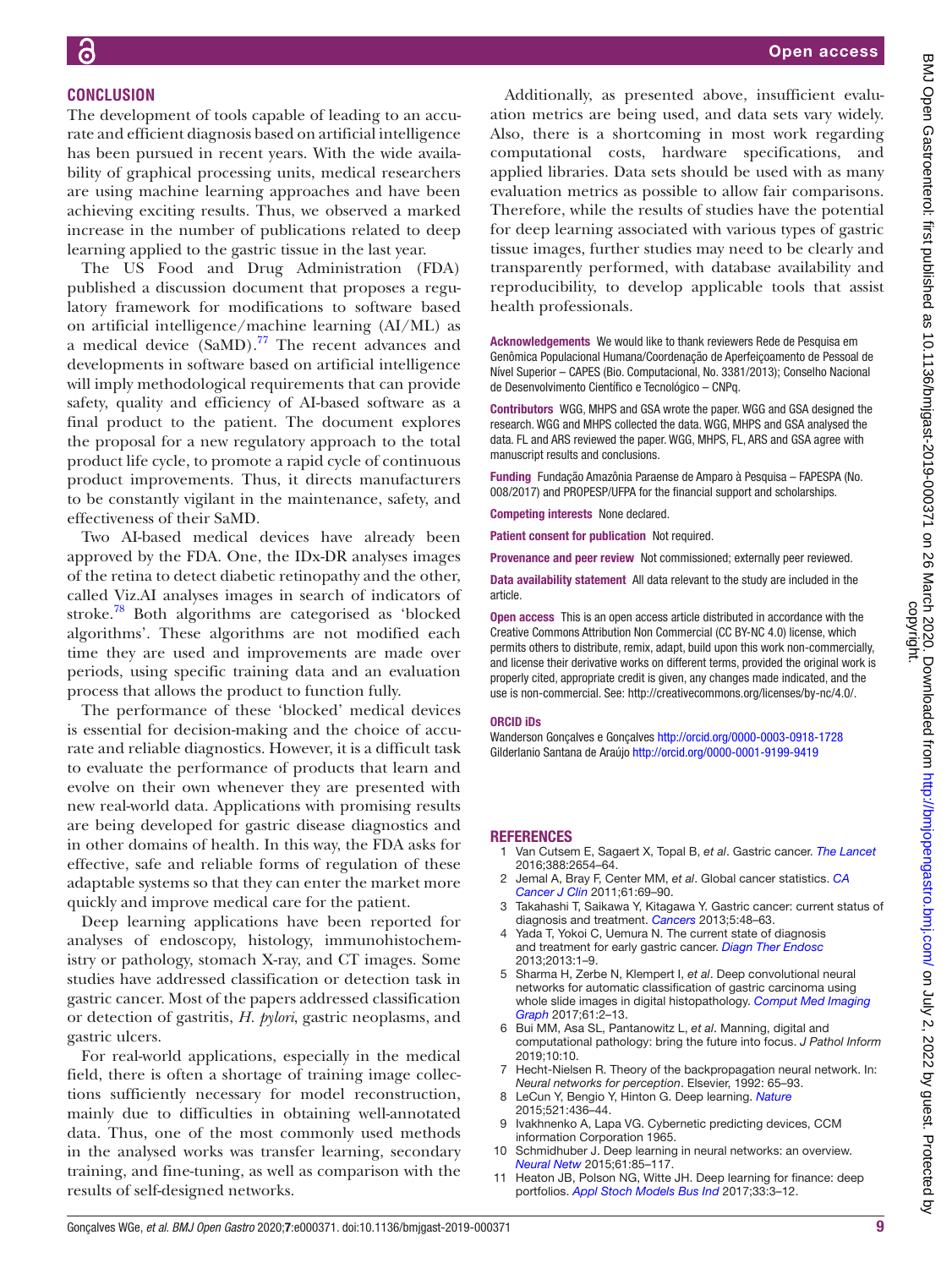- <span id="page-9-0"></span>12 Miotto R, Wang F, Wang S, *et al*. Deep learning for healthcare: review, opportunities and challenges. *[Brief Bioinform](http://dx.doi.org/10.1093/bib/bbx044)* 2018;19:1236–46.
- <span id="page-9-1"></span>13 Rakshit S, Debnath S, Mondal D. Identifying land patterns from satellite imagery in Amazon rainforest using deep learning. *arXiv* 2018.
- <span id="page-9-2"></span>14 Javaid A, Niyaz Q, Sun W, *et al*. A deep learning approach for network intrusion detection system, in: proceedings of the 9th EAI International Conference on bio-inspired information and communications technologies (formerly BIONETICS) 2016:21–6.
- <span id="page-9-3"></span>15 Chen Y, Li Y, Narayan R, *et al*. Gene expression inference with deep learning. *[Bioinformatics](http://dx.doi.org/10.1093/bioinformatics/btw074)* 2016;32:1832–9.
- <span id="page-9-4"></span>16 Wang H, Wang N, Yeung D-Y. Collaborative deep learning for recommender systems, in: proceedings of the 21th ACM SIGKDD International Conference on knowledge discovery and data mining. *ACM* 2015:1235–44.
- <span id="page-9-5"></span>17 Lee J-G, Jun S, Cho Y-W, *et al*. Deep learning in medical imaging: general overview. *[Korean J Radiol](http://dx.doi.org/10.3348/kjr.2017.18.4.570)* 2017;18:570–84.
- 18 Grapov D, Fahrmann J, Wanichthanarak K, *et al*. Rise of deep learning for genomic, proteomic, and metabolomic data integration in precision medicine. *[OMICS](http://dx.doi.org/10.1089/omi.2018.0097)* 2018;22:630–6.
- 19 Nezhad MZ, Zhu D, Li X, *et al*. A deep feature selection approach for precision medicine, in: 2016 IEEE International Conference on bioinformatics and biomedicine (BIBM). *IEEE* 2016:501–6.
- <span id="page-9-6"></span>20 de Lange T, Halvorsen P, Riegler M. Methodology to develop machine learning algorithms to improve performance in gastrointestinal endoscopy. *[World J Gastroenterol](http://dx.doi.org/10.3748/wjg.v24.i45.5057)* 2018;24:5057–62.
- <span id="page-9-7"></span>21 Deng L, Yu D, *et al*. Deep learning: methods and applications, foundations and trends in signal processing 2014;7:197–387.
- <span id="page-9-42"></span>22 He K, Zhang X, Ren S, *et al*. Deep residual learning for image recognition, in: proceedings of the IEEE conference on computer vision and pattern recognition 2016:770–8.
- 23 Krizhevsky A, Sutskever I, Hinton GE. Imagenet classification with deep convolutional neural networks, in: advances in neural information processing systems 2012:1097–105.
- <span id="page-9-8"></span>24 Ardila D, Kiraly AP, Bharadwaj S, *et al*. End-To-End lung cancer screening with three-dimensional deep learning on low-dose chest computed tomography. *[Nat Med](http://dx.doi.org/10.1038/s41591-019-0447-x)* 2019;25:954–61.
- 25 Haenssle HA, Fink C, Schneiderbauer R, *et al*. Man against machine: diagnostic performance of a deep learning convolutional neural network for dermoscopic melanoma recognition in comparison to 58 dermatologists. *[Ann Oncol](http://dx.doi.org/10.1093/annonc/mdy166)* 2018;29:1836–42.
- <span id="page-9-9"></span>26 Robertson S, Azizpour H, Smith K, *et al*. Digital image analysis in breast pathology-from image processing techniques to artificial intelligence. *[Transl Res](http://dx.doi.org/10.1016/j.trsl.2017.10.010)* 2018;194:19–35.
- 27 Min JK, Kwak MS, Cha JM. Overview of deep learning in gastrointestinal endoscopy. *[Gut Liver](http://dx.doi.org/10.5009/gnl18384)* 2019;13:388–93.
- <span id="page-9-10"></span>28 Ravì D, Wong C, Deligianni F, *et al*. Deep learning for health informatics. *[IEEE J Biomed Health Inform](http://dx.doi.org/10.1109/JBHI.2016.2636665)* 2017;21:4–21.
- <span id="page-9-11"></span>29 Malon C, Miller M, Burger HC, *et al*. Identifying histological elements with convolutional neural networks, in: proceedings of the 5th International Conference on soft computing as transdisciplinary science and technology. *ACM,* 2008:450–6.
- 30 Hosny A, Parmar C, Quackenbush J, *et al*. Artificial intelligence in radiology. *[Nat Rev Cancer](http://dx.doi.org/10.1038/s41568-018-0016-5)* 2018;18:500–10.
- <span id="page-9-12"></span>31 Bray F, Ferlay J, Soerjomataram I, *et al*. Global cancer statistics 2018: GLOBOCAN estimates of incidence and mortality worldwide for 36 cancers in 185 countries. *[CA Cancer J Clin](http://dx.doi.org/10.3322/caac.21492)* 2018;68:394–424.
- <span id="page-9-13"></span>32 Liu B, Zhang M, Guo T, *et al*. Classification of gastric slices based on deep learning and sparse representation, in: 2018 Chinese control and decision conference (CCDC), IEEE 2018:1825–9.
- 33 Torre LA, Siegel RL, Ward EM, *et al*. Global cancer incidence and mortality rates and trends-an update. *[Cancer Epidemiol Biomarkers](http://dx.doi.org/10.1158/1055-9965.EPI-15-0578)  [Prev](http://dx.doi.org/10.1158/1055-9965.EPI-15-0578)* 2016;25:16–27.
- <span id="page-9-14"></span>34 Li Z, Togo R, Ogawa T, *et al*. Semi-supervised learning based on tri-training for gastritis classification using gastric X-ray images, in: 2019 IEEE International Symposium on circuits and systems (ISCAS), IEEE 2019:1–5.
- <span id="page-9-24"></span>35 Guimarães P, Keller A, Fehlmann T, *et al*. Deep-learning based detection of gastric precancerous conditions. *[Gut](http://dx.doi.org/10.1136/gutjnl-2019-319347)* 2020;69:4–6.
- <span id="page-9-30"></span>36 Togo R, Yamamichi N, Mabe K, *et al*. Detection of gastritis by a deep convolutional neural network from double-contrast upper gastrointestinal barium X-ray radiography. *[J Gastroenterol](http://dx.doi.org/10.1007/s00535-018-1514-7)* 2019;54:321–9.
- <span id="page-9-31"></span>37 Kanai M, Togo R, Ogawa T, *et al*. Gastritis detection from gastric X-ray images via fine-tuning of patch-based deep convolutional neural network, in: 2019 IEEE International Conference on image processing (ICIP), IEEE 2019:1371–5.
- <span id="page-9-15"></span>38 Itoh T, Kawahira H, Nakashima H, *et al*. Deep learning analyzes Helicobacter pylori infection by upper gastrointestinal endoscopy images. *[Endosc Int Open](http://dx.doi.org/10.1055/s-0043-120830)* 2018;6:E139–44.
- <span id="page-9-20"></span>39 Nakashima H, Kawahira H, Kawachi H, *et al*. Artificial intelligence diagnosis of *Helicobacter pylori* infection using blue laser imagingbright and linked color imaging: a single-center prospective study. *[Ann Gastroenterol](http://dx.doi.org/10.20524/aog.2018.0269)* 2018;31:462.
- <span id="page-9-21"></span>40 Martin DR, Hanson JA, Gullapalli RR, *et al*. A deep learning convolutional neural network can recognize common patterns of injury in gastric pathology. *[Arch Pathol Lab Med](http://dx.doi.org/10.5858/arpa.2019-0004-OA)* 2020;144:370–8.
- <span id="page-9-16"></span>41 Cho B-J, Bang CS, Park SW, *et al*. Automated classification of gastric neoplasms in endoscopic images using a convolutional neural network. *[Endoscopy](http://dx.doi.org/10.1055/a-0981-6133)* 2019;51:1121–9.
- <span id="page-9-17"></span>42 Lee JH, Kim YJ, Kim YW, *et al*. Spotting malignancies from gastric endoscopic images using deep learning. *[Surg Endosc](http://dx.doi.org/10.1007/s00464-019-06677-2)* 2019;33:3790–7.
- <span id="page-9-29"></span>43 Sun JY, Lee SW, Kang MC, *et al*. A novel gastric ulcer differentiation system using convolutional neural networks, in: 2018 IEEE 31st International Symposium on computer based medical systems (CBMS), IEEE 2018:351–6.
- <span id="page-9-18"></span>Wang J, Ma Y, Zhang L, *et al.* Deep learning for smart manufacturing: methods and applications. *[J Manuf Syst](http://dx.doi.org/10.1016/j.jmsy.2018.01.003)* 2018;48:144–56.
- <span id="page-9-38"></span>45 Rumelhart DE, Hinton GE, Williams RJ, *et al*. Learning representations by back-propagating errors, cognitive modeling 1988;5:1.
- <span id="page-9-39"></span>46 Alom MZ, Taha TM, Yakopcic C, *et al*. A state-of-the-art survey on deep learning theory and architectures, electronics 2019;8:292.
- <span id="page-9-40"></span>47 Long J, Shelhamer E, Darrell T. Fully convolutional networks for semantic segmentation, in: proceedings of the IEEE conference on computer vision and pattern recognition 2015:3431–40.
- <span id="page-9-36"></span>48 Li Y, Xie X, Liu S, *et al*. Gt-net: a deep learning network for gastric tumor diagnosis, in: 2018 IEEE 30th International Conference on tools with artificial intelligence (ICTAI), IEEE 2018:20–4.
- <span id="page-9-37"></span>49 Liang Q, Nan Y, Coppola G, *et al*. Weakly supervised biomedical image segmentation by reiterative learning, IEEE Journal of biomedical and health informatics 2018;23:1205–14.
- <span id="page-9-41"></span>50 Graves A, Liwicki M, Fernández S, *et al*. A novel connectionist system for unconstrained handwriting recognition. *[IEEE Trans](http://dx.doi.org/10.1109/TPAMI.2008.137)  [Pattern Anal Mach Intell](http://dx.doi.org/10.1109/TPAMI.2008.137)* 2008;31:855–68.
- <span id="page-9-28"></span>51 Lee J, An JY, Choi MG, *et al*. Deep learning–based survival analysis identified associations between molecular subtype and optimal adjuvant treatment of patients with gastric cancer. *JCO clinical cancer informatics* 2018;2:1–14.
- <span id="page-9-26"></span>52 Liu B, Yao K, Huang M, *et al*. Gastric pathology image recognition based on deep residual networks, in: 2018 IEEE 42nd annual computer software and applications conference (COMPSAC), volume 2, IEEE 2018:408–12.
- <span id="page-9-27"></span>53 Kather JN, Pearson AT, Halama N, *et al*. Deep learning can predict microsatellite instability directly from histology in gastrointestinal cancer. *[Nat Med](http://dx.doi.org/10.1038/s41591-019-0462-y)* 2019;25:1054–6.
- <span id="page-9-35"></span>54 Sun M, Zhang G, Dang H, *et al*. Accurate gastric cancer segmentation in digital pathology images using deformable convolution and multi-scale embedding networks, IEEE access 2019.
- <span id="page-9-43"></span>55 Goodfellow I, Pouget-Abadie J, Mirza M, *et al*. Generative adversarial nets, in: advances in neural information processing systems 2014:2672–80.
- <span id="page-9-33"></span>56 Togo R, Ishihara K, Ogawa T, *et al*. Anonymous gastritis image generation via adversarial learning from gastric X-ray images, in: 2018 25th IEEE International Conference on image processing (ICIP), IEEE 2018:2082–6.
- <span id="page-9-34"></span>57 Togo R, Ogawa T, Haseyama M. Synthetic gastritis image generation via loss function-based conditional pggan, IEEE access 2019;7:87448–57.
- <span id="page-9-19"></span>58 Qu J, Hiruta N, Terai K, *et al*. Gastric pathology image classification using stepwise fine-tuning for deep neural networks. *[J Healthc Eng](http://dx.doi.org/10.1155/2018/8961781)* 2018;2018:1–13.
- 59 Pan SJ, Yang Q. A survey on transfer learning. *[IEEE Trans Knowl](http://dx.doi.org/10.1109/TKDE.2009.191)  [Data Eng](http://dx.doi.org/10.1109/TKDE.2009.191)* 2009;22:1345–59.
- <span id="page-9-22"></span>60 Liu X, Wang C, Hu Y, *et al*. Transfer learning with convolutional neural network for early gastric cancer classification on magnifiying narrowband imaging images, in: 2018 25th IEEE International Conference on image processing (ICIP), IEEE 2018:1388–92.
- <span id="page-9-23"></span>61 Agrusa AS, Gharibans AA, Allegra A, *et al*. A deep convolutional neural network approach to classify normal and abnormal gastric slow wave initiation from the high resolution electrogastrogram, IEEE transactions on biomedical engineering 2019.
- <span id="page-9-25"></span>62 Wu L, Zhang J, Zhou W, *et al*. Randomised controlled trial of WISENSE, a real-time quality improving system for monitoring blind spots during esophagogastroduodenoscopy. *[Gut](http://dx.doi.org/10.1136/gutjnl-2018-317366)* 2019;68:2161–9.
- <span id="page-9-32"></span>63 Khryashchev V, Stepanova O, Lebedev A, *et al*. Deep learning for gastric pathology detection in endoscopic images, in: proceedings of the 2019 3rd International Conference on graphics and signal processing, ACM 2019:90–4.